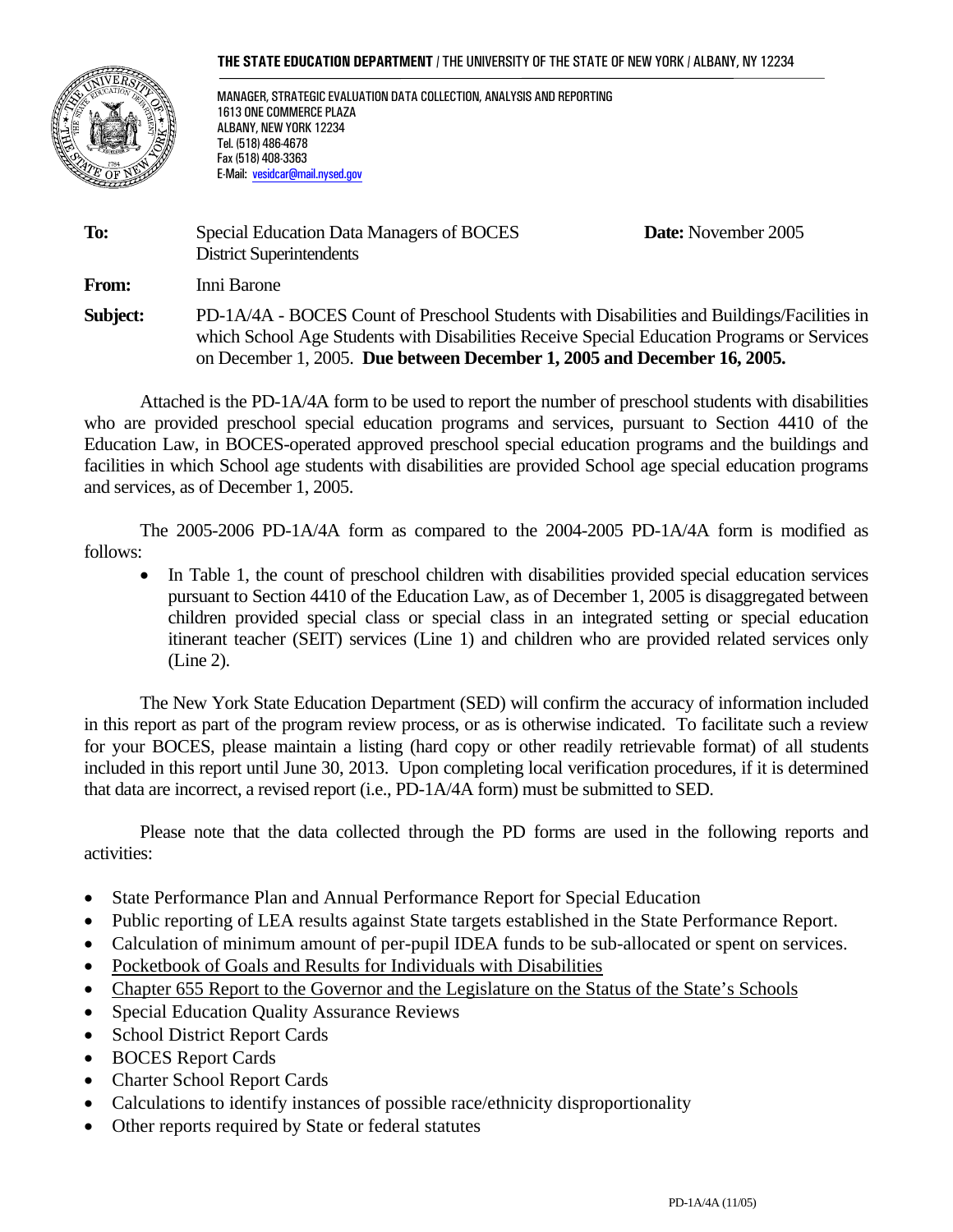• Evaluation of programs and policies

If you have any questions or are in need of assistance in completing this report, please contact the Strategic Evaluation Data Collection, Analysis and Reporting (SEDCAR) Unit by using the contact information provided in the letterhead. Thank you.

Attachment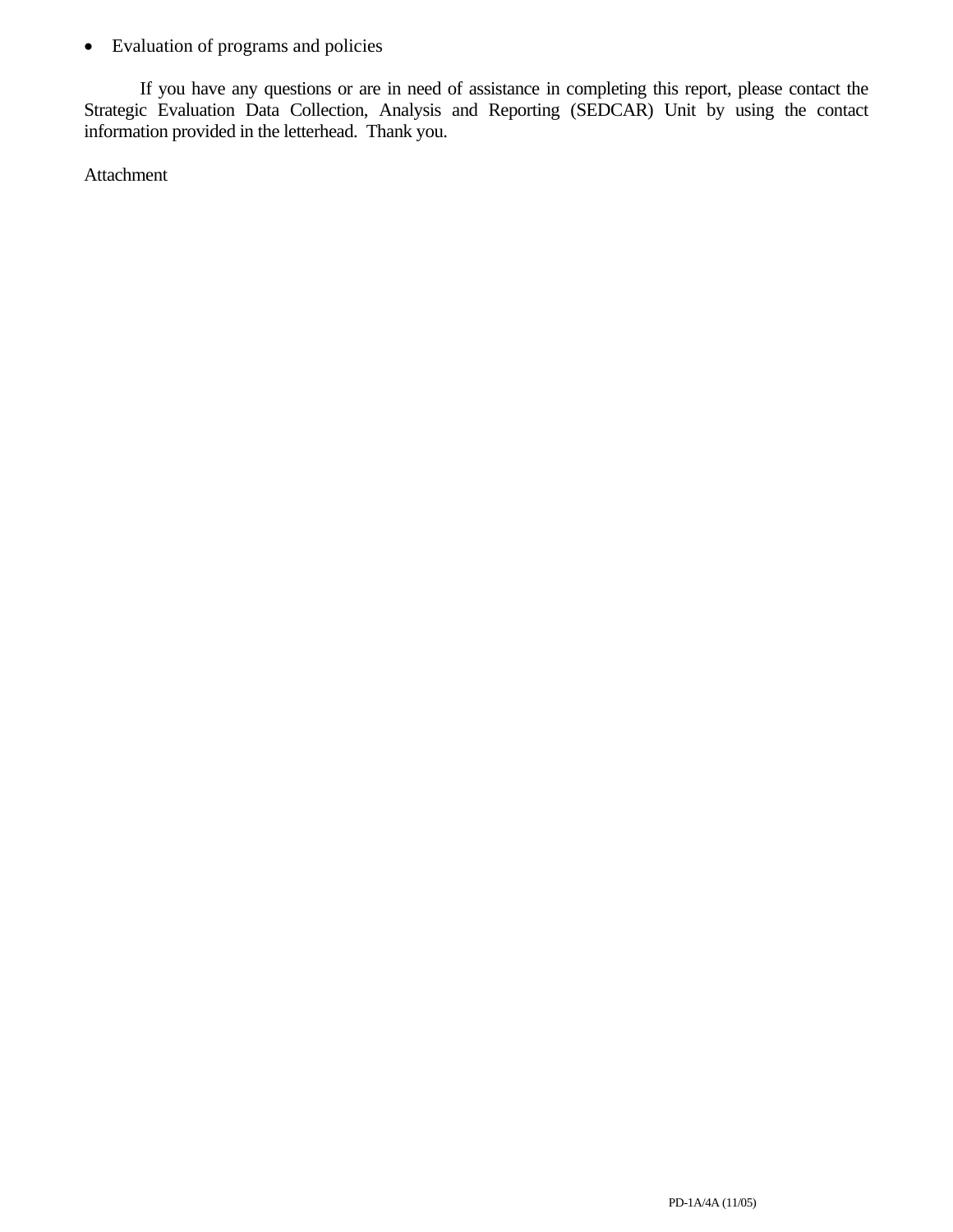# The University of the State of New York THE STATE EDUCATION DEPARTMENT Office of Vocational and Educational Services for Individuals with Disabilities (VESID) Strategic Evaluation Data Collection, Analysis and Reporting One Commerce Plaza - Room 1613 — Albany, NY 12234-0001

# *PD-1A/4A — BOCES Report:*

Count of Preschool Students with Disabilities and Buildings/Facilities in Which School Age Students with Disabilities Receive Special Education Programs or Services.

*Instructions:* 1. Return one copy of this report by December 16, 2005 to the above address. (This report may not be signed or submitted prior to December 1, 2005.)

> 2. Retain one copy (and supporting documentation) in your BOCES for reference and audit purposes. The required retention period ends June 30, 2013.

3. If you have questions about this report, please call (518) 486-4678 or e-mail your questions to vesidcar@mail.nysed.gov

| <b>BOCES</b> Information                                               |  |  |  |  |  |  |  |  |  |              |  |     |  |  |  |
|------------------------------------------------------------------------|--|--|--|--|--|--|--|--|--|--------------|--|-----|--|--|--|
| (Enter 12-digit SED Code Below)                                        |  |  |  |  |  |  |  |  |  |              |  |     |  |  |  |
|                                                                        |  |  |  |  |  |  |  |  |  |              |  |     |  |  |  |
| <b>BOCES NAME</b>                                                      |  |  |  |  |  |  |  |  |  |              |  |     |  |  |  |
|                                                                        |  |  |  |  |  |  |  |  |  |              |  |     |  |  |  |
| ADDRESS (include building name, room number, or mail stop information) |  |  |  |  |  |  |  |  |  |              |  |     |  |  |  |
|                                                                        |  |  |  |  |  |  |  |  |  |              |  |     |  |  |  |
|                                                                        |  |  |  |  |  |  |  |  |  |              |  |     |  |  |  |
|                                                                        |  |  |  |  |  |  |  |  |  |              |  |     |  |  |  |
| City                                                                   |  |  |  |  |  |  |  |  |  | <b>State</b> |  | Zip |  |  |  |
|                                                                        |  |  |  |  |  |  |  |  |  |              |  |     |  |  |  |

| <b>Contact Person Information*</b> |            |  |  |  |  |  |  |  |
|------------------------------------|------------|--|--|--|--|--|--|--|
| <b>NAME</b>                        |            |  |  |  |  |  |  |  |
| <b>TITLE</b>                       |            |  |  |  |  |  |  |  |
| TELEPHONE (include Area Code)      | <b>FAX</b> |  |  |  |  |  |  |  |
| <b>E-MAIL ADDRESS</b>              |            |  |  |  |  |  |  |  |

\*All correspondence from SEDCAR will be directed to the contact person identified in the PD web based data entry system at http://pd.nysed.gov Please keep the contact person information current, including the e-mail address as most communication will occur via e-mail.

# *Certification and Assurances*

I have reviewed the information reported on this form and certify that this is a complete and accurate count of students with disabilities served on December 1, 2005. I further certify that the students reported were served in accordance with current Individualized Education Programs and received services in accordance with State standards.

\_\_\_\_\_\_\_\_\_\_\_\_\_\_\_\_\_\_\_\_\_\_\_\_\_\_\_\_\_\_\_\_\_\_\_\_\_\_\_\_\_\_\_\_\_\_\_ Original Ink Signature

 $\overline{\phantom{a}}$ Date Signed

**Superintendent must** *sign* **and** *date* **on or after December 1, 2005** 

\_\_\_\_\_\_\_\_\_\_\_\_\_\_\_\_\_\_\_\_\_\_\_\_\_\_\_\_\_\_\_\_\_\_\_\_\_\_\_\_\_\_\_\_\_\_\_ Name of District Superintendent (Please type or print)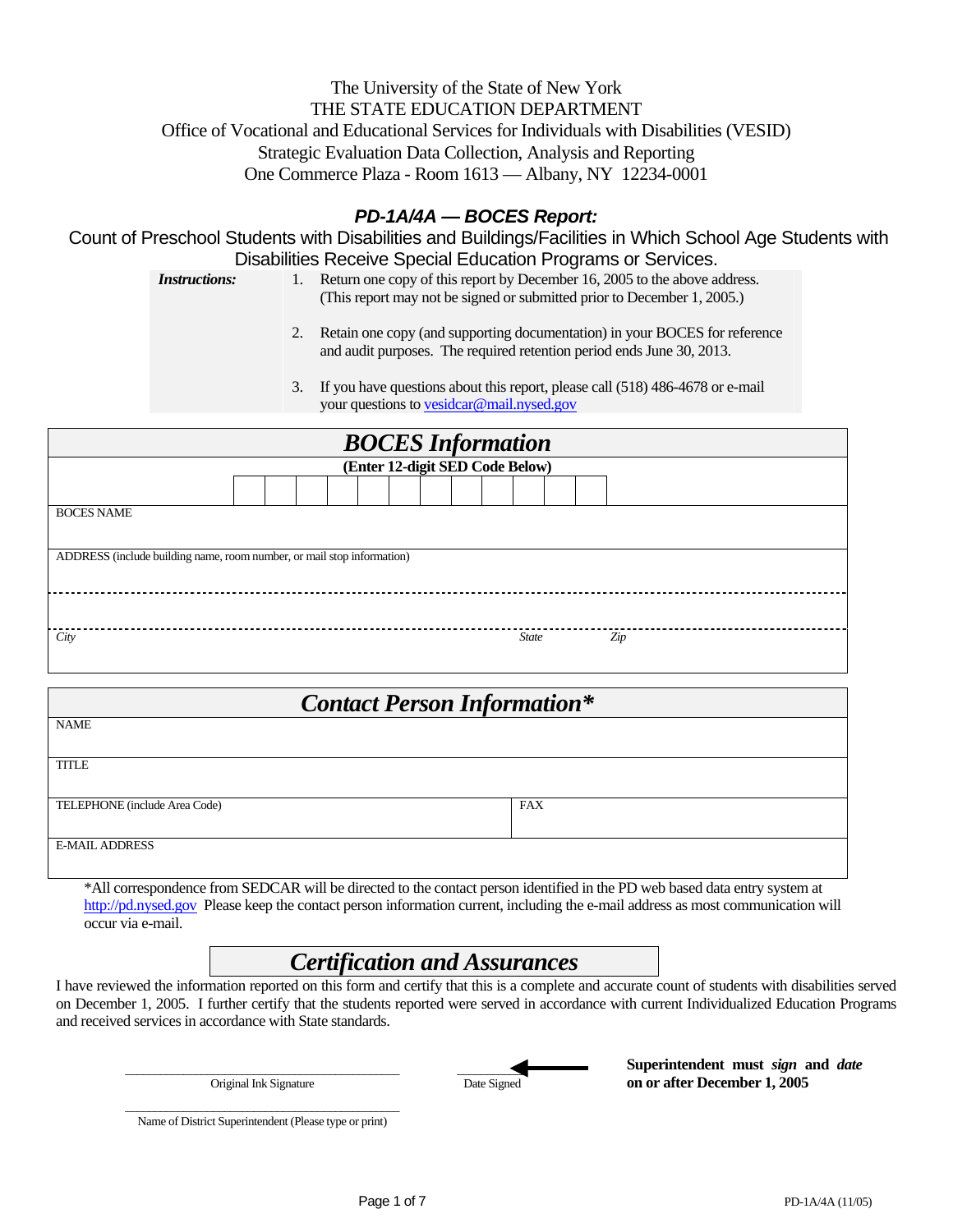### **Instructions for Completing PD-1A/4A To be Completed by All BOCES**

### **General Directions**

- Report the unduplicated count of all preschool and school age students with disabilities provided special education programs and/or services by this BOCES on **December 1, 2005**. Wherever students are to be reported by age, please report age as of December 1, 2005.
- Preschool students with disabilities, provided special education services pursuant to Section 4410 of the Education Law, should be included in Table 1 of this report only.
- For purposes of this report, students provided transportation or evaluation services only are **not** to be included.
- Data should be reported in Tables 2 and 3 for **all** school age students with disabilities, including those placed in this BOCES and/or provided special education programs/services less than full-time. All school age students are to be reported in either Table 2 or Table 3, but not in both (count each student as one (1)). School age students receiving special class services only or special class services as well as other educational services should be reported in Table 2 only. Students receiving other special education services only (e.g., related services, itinerant services) should be reported in Table 3 only.
- School age students provided services in more than one location should be reported in the type of building/facility they attended for the majority of the time they received BOCES special education program/services.
- School age students provided services in two locations, each for 50 percent of the school day, should be reported in the numerically lower line number. For example, a school age student provided services by BOCES in a public school building, which is also attended by nondisabled students (Line 01) for 50 percent of the school day and in a building attended by students with disabilities only (Line 03) for 50 percent of the school day, should be reported in Line 01.
- Please use the definitions below to assist you in determining the most appropriate race/ethnicity category for reporting students in Tables 2, 3, and 4. Also, please report the race/ethnicity of students with disabilities consistently with how it is reported by their districts of residence on all Department data collection instruments.

**American Indian/Alaskan Native:** A person having origins in any of the original peoples of North and South America (including Central America) and who maintains tribal affiliation or community attachment.

**Asian or Pacific Islander:** A person having origins in any of the original peoples of the Far East, Southeast Asia, the Indian subcontinent, or the Pacific Islands, including, for example, Cambodia, China, India, Japan, Korea, Malaysia, Pakistan, the Philippine Islands, Thailand, and Vietnam. The Pacific Islands include Hawaii, Guam, and Samoa.

**Black or African American (not Hispanic):** A person having origins in any of the Black racial groups of Africa.

**Hispanic or Latino:** A person of Cuban, Mexican, Puerto Rican, South or Central American, or other Spanish culture or origin, regardless of race.

**White (not Hispanic):** A person having origins in any of the original peoples of Europe, the Middle East, or North Africa.

**Directions for Table 1:** If this BOCES does not operate an approved preschool special education program, place a check in question #1, and skip question #2. If this BOCES operates an approved preschool special education program, in question 2, provide the number of preschool students with disabilities provided special education programs or services on December 1, 2005. Such services may include special class, SEIT, and/or related services, which are provided pursuant to Section 4410 of the Education Law. Do not count preschool students who receive evaluation services only. Also, please note that for students receiving itinerant services and/or related services from more than one approved preschool special education program, only the program that provides itinerant services or is designated by the CPSE to coordinate all related services must count the students in this report.

**Directions for Table 2 (School age Students Provided Special Class Programs by BOCES by Race/Ethnicity):** In Columns A-E, provide a count of school age students with disabilities, by race/ethnicity, provided any configuration of special class services (see NYCRR 200.6(g)(4)(i)(ii) and (iii)). Examples of special class configurations include: 15 students to 1 teacher (15:1), 12 students to 1 teacher plus one supplementary school personnel (12:1+1); 8 students to 1 teacher plus one supplementary school personnel (8:1+1), 6 students to 1 teacher plus one supplementary school personnel  $(6:1+1)$  and 12 students to 1 teacher plus a ratio of 1 supplementary school personnel for every three students  $(12:1+3:1)$ . In Column F, provide the total number of such students. Students provided other special education programs or services in addition to special class programs should also be included in this table. Also, students should be included in this table regardless of the amount of time they receive special class programs.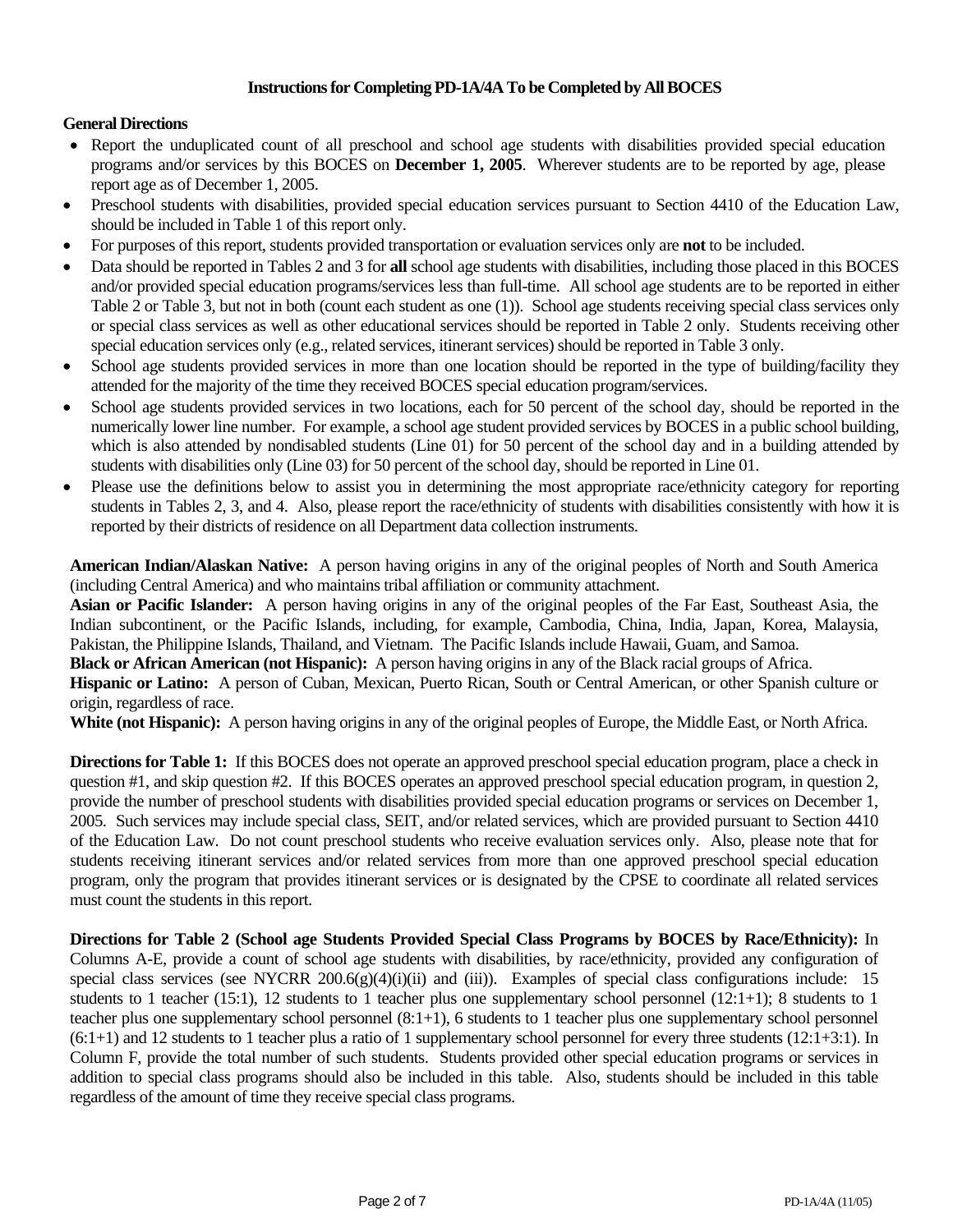**Directions for Table 3 (School Age Students Provided Educational Services Other Than Special Class Programs by BOCES):** In Columns A-E, provide a count of students with disabilities, by race/ethnicity, who are not provided special class services but are provided other special education services by BOCES (e.g., special education related services, resource room programs and, consultant teacher services). Include all school age students with disabilities to whom the BOCES provides special education services other than special class programs, regardless of where such services are provided and regardless of the amount of such services. Students receiving both special class services as well as other special education services should be reported in Table 2 only. In Column F, provide the total number of such students.

**Directions for Table 4:** Report the race/ethnicity of school age students with disabilities who are ages 14-21 as of December 1, 2005. In Line 1, report race/ethnicity of students receiving special class programs and in Line 2, report the race/ethnicity of students receiving special education services other than special class programs.

#### **Additional Information for Line 2 of Tables 2 and 3:**

Include in these lines students who receive their related academic instruction in a community setting such as a class operated by BOCES at a place of employment and are involved in supported employment/job coaching experiences in the community for the remainder of the day. In order to be included in Line 2, such students must be provided opportunities to interact with nondisabled individuals other than nondisabled individuals who provide services to them. (Students receiving special class programs as well as supported employment/job coaching should be reported in Table 2 only. Students receiving employment/job coaching only should be reported in Table 3 only.)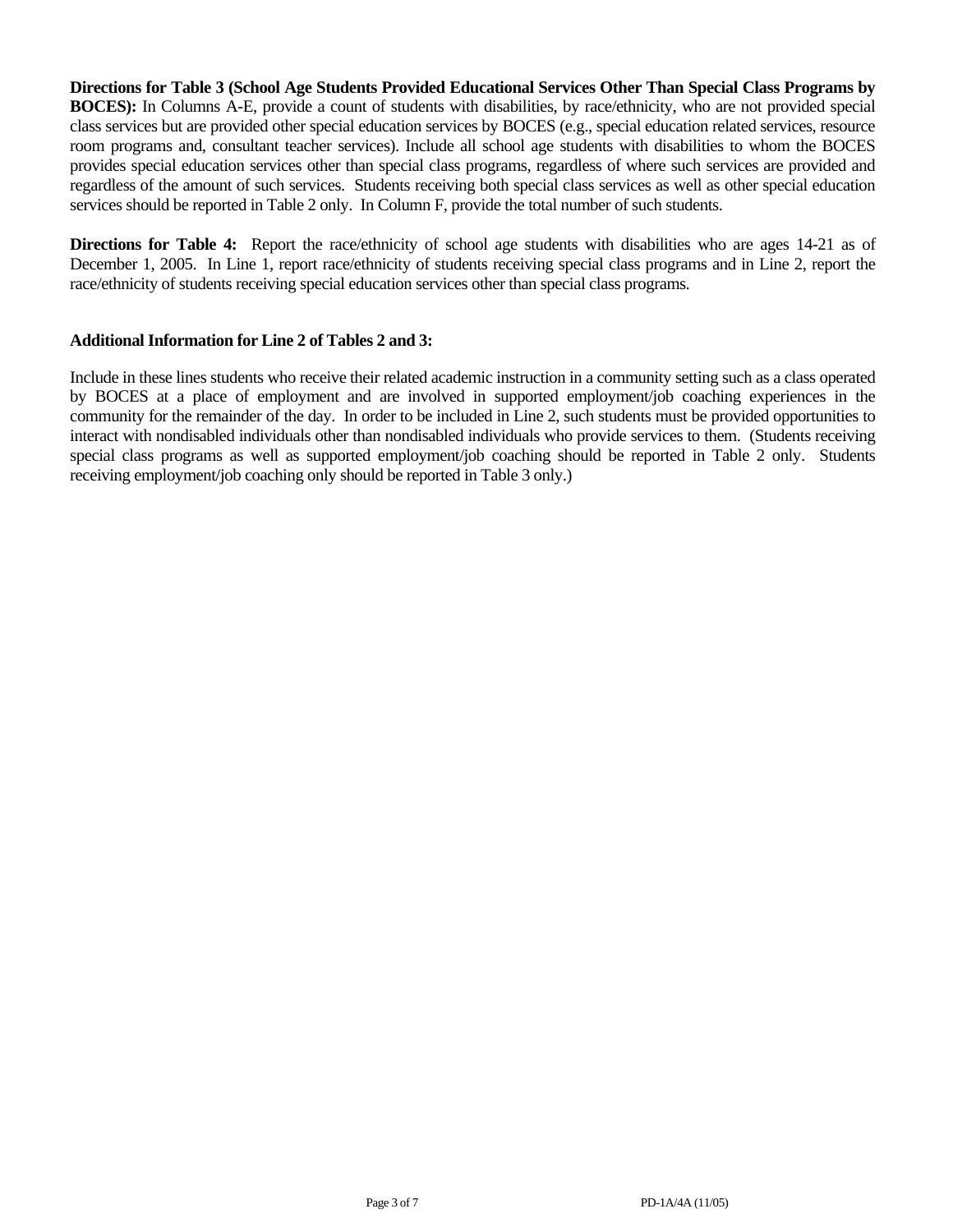# *Table 1: Count of Preschool Students with Disabilities Provided Special Education Programs and/or Services*

Check here if this BOCES does not operate an approved preschool special education program on December 1, 2005. If this box is checked, skip Table 1 and proceed to Table 2.

If this BOCES operates an approved preschool special education program pursuant to Section 4410 of the Education Law, in Line 1 report the number of preschool children provided preschool special education programs, which include special class or special class in an integrated setting or special education itinerant teacher (SEIT) services on December 1, 2005. In Line 2, report the number of preschool children provided related services only on December 1, 2005. If children are provided related services as well as special class or special class in an integrated setting and/or SEIT services, they should be included in Line 1 only. Report children by age as of December 1, 2005.

Do not include preschool children receiving evaluation services only in this table.

Please note that for students receiving special education itinerant teacher (SEIT) services and/or related services from more than one approved preschool special education program, only the program that provides SEIT services or is designated by the CPSE to coordinate all related services must count the students in this report.

|                             | Count of Preschool Students with Disabilities Provided Special Education Programs and Services                                                                                                                                                                                                                                                                                                                                     |             |           |  |  |  |  |  |  |  |
|-----------------------------|------------------------------------------------------------------------------------------------------------------------------------------------------------------------------------------------------------------------------------------------------------------------------------------------------------------------------------------------------------------------------------------------------------------------------------|-------------|-----------|--|--|--|--|--|--|--|
| Line                        | <b>Type of Special Education Service</b>                                                                                                                                                                                                                                                                                                                                                                                           | Ages $3-4*$ | Age $2**$ |  |  |  |  |  |  |  |
| No.                         |                                                                                                                                                                                                                                                                                                                                                                                                                                    |             |           |  |  |  |  |  |  |  |
|                             | Count on December 1, 2005 of preschool children provided full-time or<br>part-time special class or special class in an integrated setting or special<br>education itinerant teacher (SEIT) services pursuant to Section 4410 of<br>the Education Law. If children receive related services as well as special<br>class or special class in an integrated setting and/or SEIT services, count<br>them in this line, not in Line 2. |             |           |  |  |  |  |  |  |  |
| $\mathcal{D}_{\mathcal{L}}$ | Count on December 1, 2005 of preschool children provided related<br>services only pursuant to Section 4410 of the Education Law.                                                                                                                                                                                                                                                                                                   |             |           |  |  |  |  |  |  |  |
| 3                           | Total                                                                                                                                                                                                                                                                                                                                                                                                                              |             |           |  |  |  |  |  |  |  |

\* Children who are 5 years of age on December 1 are "school-age" children and must be reported in Table 2 or Table 3 of this report, not in Table 1.

\*\* Students who are 2 years old on December 1, 2005 (who will turn 3 years old of age by December 31, 2005) and are receiving preschool special education services, pursuant to Section 4410 of the Education Law, should be included in the column for students age 2.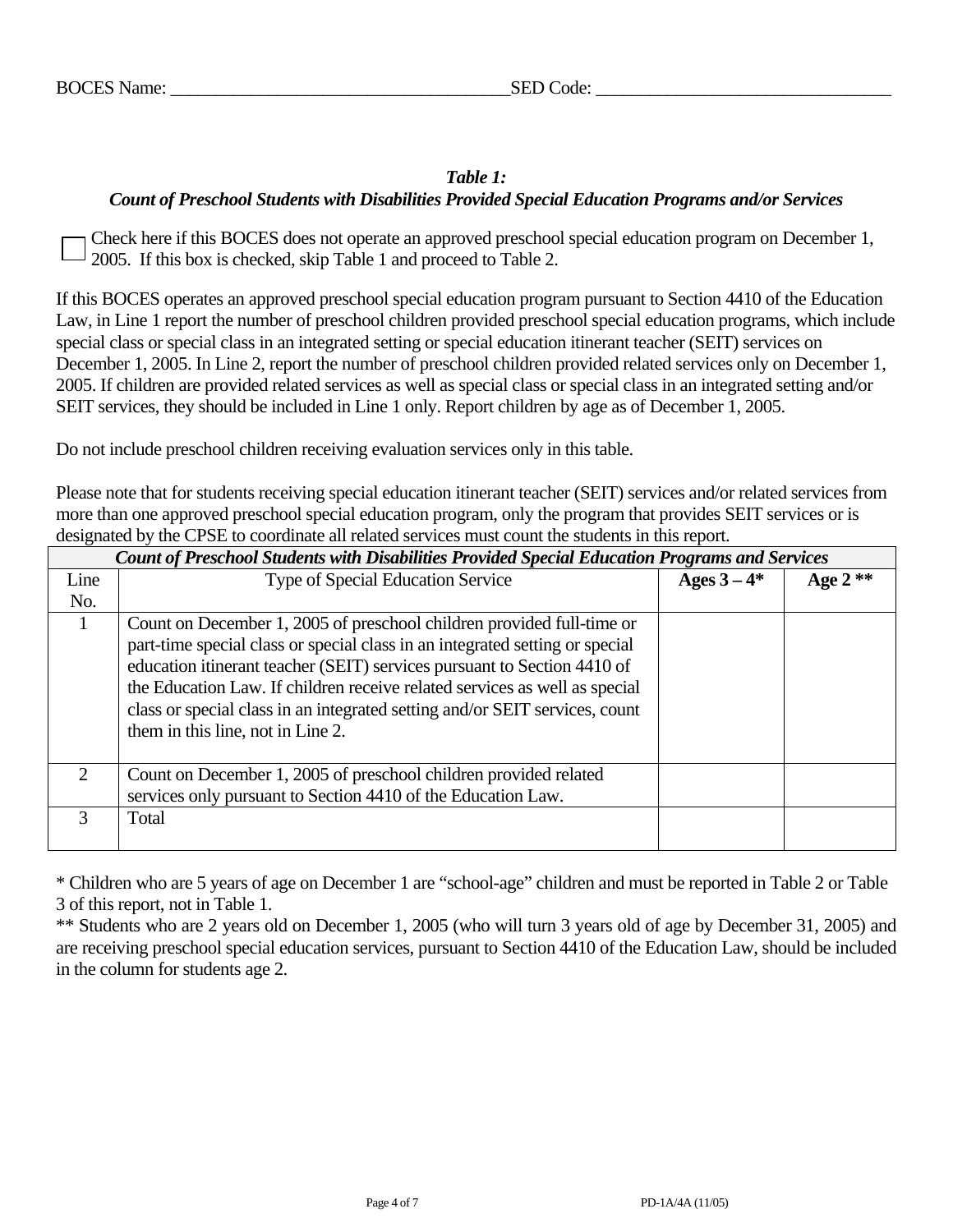## **Table 2 Buildings and Facilities in Which School Age Students with Disabilities Receive Special Class Programs Provided by a BOCES December 1, 2005**

| Line | Category                                                                                                                                                                                                                                                                  |                                           | Students Provided Special Class Programs by BOCES by Race/Ethnicity<br>See directions on page 2 for definition and examples of special class programs. |                                          |          |                                   |             |  |  |  |  |
|------|---------------------------------------------------------------------------------------------------------------------------------------------------------------------------------------------------------------------------------------------------------------------------|-------------------------------------------|--------------------------------------------------------------------------------------------------------------------------------------------------------|------------------------------------------|----------|-----------------------------------|-------------|--|--|--|--|
|      |                                                                                                                                                                                                                                                                           | A                                         | $\mathbf B$                                                                                                                                            | $\mathsf{C}$                             | D        | E                                 | $\mathbf F$ |  |  |  |  |
|      |                                                                                                                                                                                                                                                                           | American Indian/<br><b>Alaskan Native</b> | Asian/Pacific<br>Islander                                                                                                                              | <b>Black</b> (Not of<br>Hispanic Origin) | Hispanic | White (Not of<br>Hispanic Origin) |             |  |  |  |  |
|      | Number of students with disabilities provided special class programs by<br>BOCES in a public school district building/facility that is also attended by<br>nondisabled students.                                                                                          |                                           |                                                                                                                                                        |                                          |          |                                   |             |  |  |  |  |
| 2    | Number of students with disabilities provided special class programs in<br>other than a public school district building/facility that is also attended by<br>nondisabled students. These buildings could be BOCES owned/leased,<br>rented or used under other agreements. |                                           |                                                                                                                                                        |                                          |          |                                   |             |  |  |  |  |
| 3    | Number of students with disabilities provided special class programs in<br>buildings/facilities attended by students with disabilities only. These<br>buildings could be BOCES owned/leased, rented or used under other<br>agreements.                                    |                                           |                                                                                                                                                        |                                          |          |                                   |             |  |  |  |  |
| 4    | Number of students with disabilities provided special class programs by<br>BOCES, in the student's home or in a hospital.                                                                                                                                                 |                                           |                                                                                                                                                        |                                          |          |                                   |             |  |  |  |  |
| 5    | Total of Lines 1-4.                                                                                                                                                                                                                                                       |                                           |                                                                                                                                                        |                                          |          |                                   |             |  |  |  |  |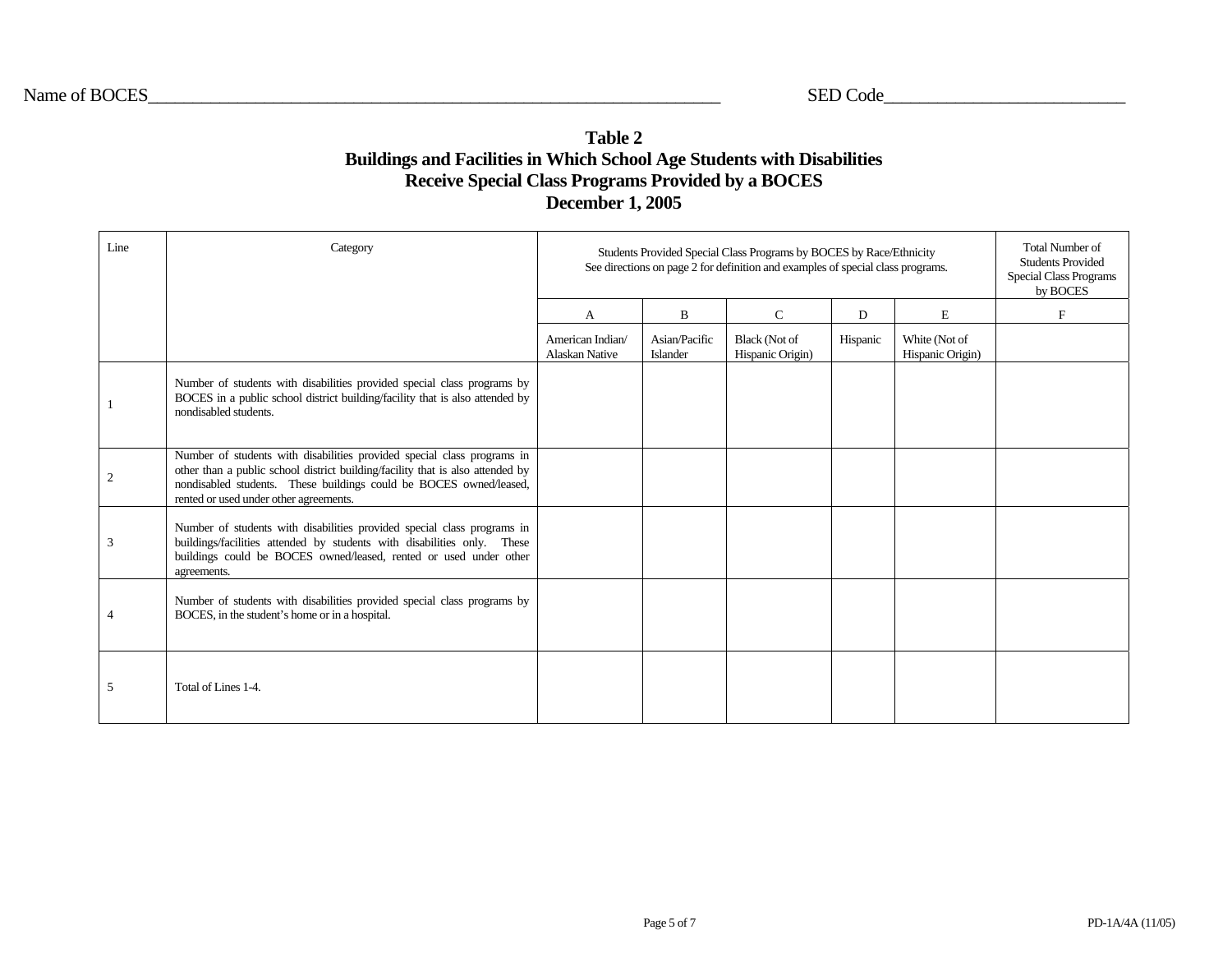## **Table 3 Buildings and Facilities in Which School Age Students with Disabilities Receive Special Education Services Other than Special Class Programs Provided by a BOCES December 1, 2005**

| Line           | Category                                                                                                                                                                                                                                                                                                             | Students Provided Special Educational Services Other Than Special Class Programs by BOCES by<br>(e.g., special education related services, resource room programs, consultant teacher services) | <b>Total Number of Students</b><br>Provided Special Education<br>Services Other Than Special<br>Class Programs by BOCES |                                          |          |                                   |   |
|----------------|----------------------------------------------------------------------------------------------------------------------------------------------------------------------------------------------------------------------------------------------------------------------------------------------------------------------|-------------------------------------------------------------------------------------------------------------------------------------------------------------------------------------------------|-------------------------------------------------------------------------------------------------------------------------|------------------------------------------|----------|-----------------------------------|---|
|                |                                                                                                                                                                                                                                                                                                                      | A                                                                                                                                                                                               | B                                                                                                                       | $\mathbf C$                              | D        | E                                 | F |
|                |                                                                                                                                                                                                                                                                                                                      | American Indian/<br>Alaskan Native                                                                                                                                                              | Asian/Pacific<br>Islander                                                                                               | <b>Black (Not of Hispanic</b><br>Origin) | Hispanic | White (Not of<br>Hispanic Origin) |   |
| $\mathbf{1}$   | Number of students with disabilities provided special educational services<br>other than special class programs by BOCES in a public school district<br>building/facility that is also attended by nondisabled students.                                                                                             |                                                                                                                                                                                                 |                                                                                                                         |                                          |          |                                   |   |
| 2              | Number of students with disabilities provided special educational services<br>other than special class programs in other than a public school district<br>building/facility that is also attended by nondisabled students. These<br>buildings could be BOCES owned/leased, rented or used under other<br>agreements. |                                                                                                                                                                                                 |                                                                                                                         |                                          |          |                                   |   |
| 3              | Number of students with disabilities provided special educational services<br>other than special class programs in buildings/facilities attended by<br>students with disabilities only. These buildings could be BOCES<br>owned/leased, rented or used under other agreements.                                       |                                                                                                                                                                                                 |                                                                                                                         |                                          |          |                                   |   |
| $\overline{4}$ | Number of students with disabilities provided special educational services<br>other than special class programs by BOCES, in the student's home or in a<br>hospital.                                                                                                                                                 |                                                                                                                                                                                                 |                                                                                                                         |                                          |          |                                   |   |
| 5              | Total of Lines 1-4.                                                                                                                                                                                                                                                                                                  |                                                                                                                                                                                                 |                                                                                                                         |                                          |          |                                   |   |